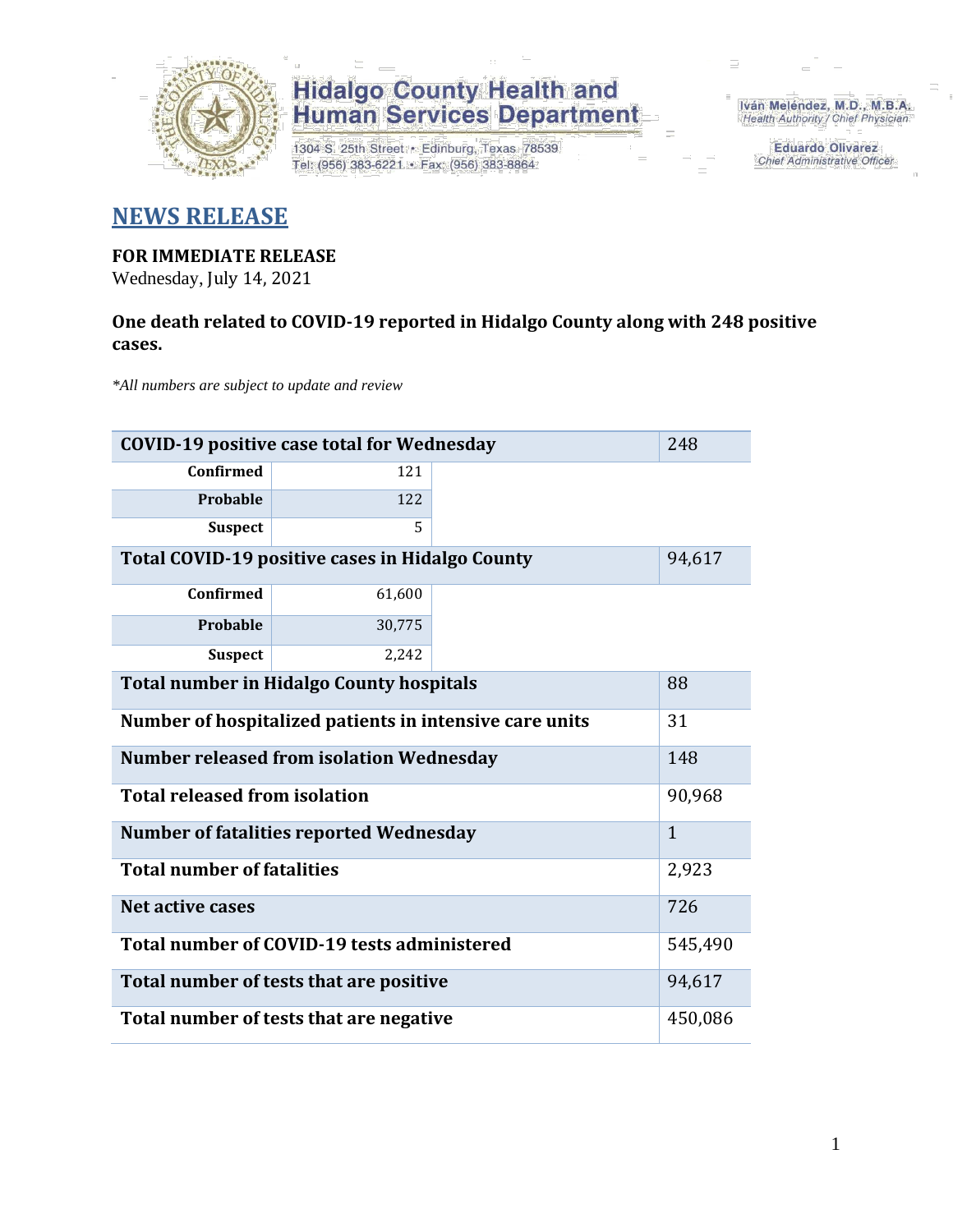

1304 S. 25th Street · Edinburg, Texas 78539 Tel: (956) 383-6221 · Fax: (956) 383-8864

Iván Meléndez, M.D., M.B.A. Health Authority / Chief Physician

> **Eduardo Olivarez Chief Administrative Officer**

*Hidalgo County uses the case status definition provided by the Texas Department of State Health Service's 2020 Epi Case Criteria Guide revised November 2020.*

- *1. Confirmed: A person who has tested positive through a molecular or PCR (oral or nasal swabs) test that looks for the presence of the virus's genetic material.*
- *2. Probable: A person who meets presumptive laboratory evidence through detection of COVID-19 by antigen test in a respiratory specimen.*
- *3. Suspect: A person who meets supported laboratory evidence through detection of specific antibodies in serum, plasma, whole body, and no prior history of being confirmed or probable case.*

*For more information of case status definition for COVID-19, please refer to:*

[https://www.dshs.state.tx.us/IDCU/investigation/epi-case-criteria-guide/2020-Epi-Case-Criteria-](https://www.dshs.state.tx.us/IDCU/investigation/epi-case-criteria-guide/2020-Epi-Case-Criteria-Guide.pdf)[Guide.pdf](https://www.dshs.state.tx.us/IDCU/investigation/epi-case-criteria-guide/2020-Epi-Case-Criteria-Guide.pdf)

The death includes:

|  | Age Gender                    | <b>City</b> |
|--|-------------------------------|-------------|
|  | $1 \mid 70+$ Female   McAllen |             |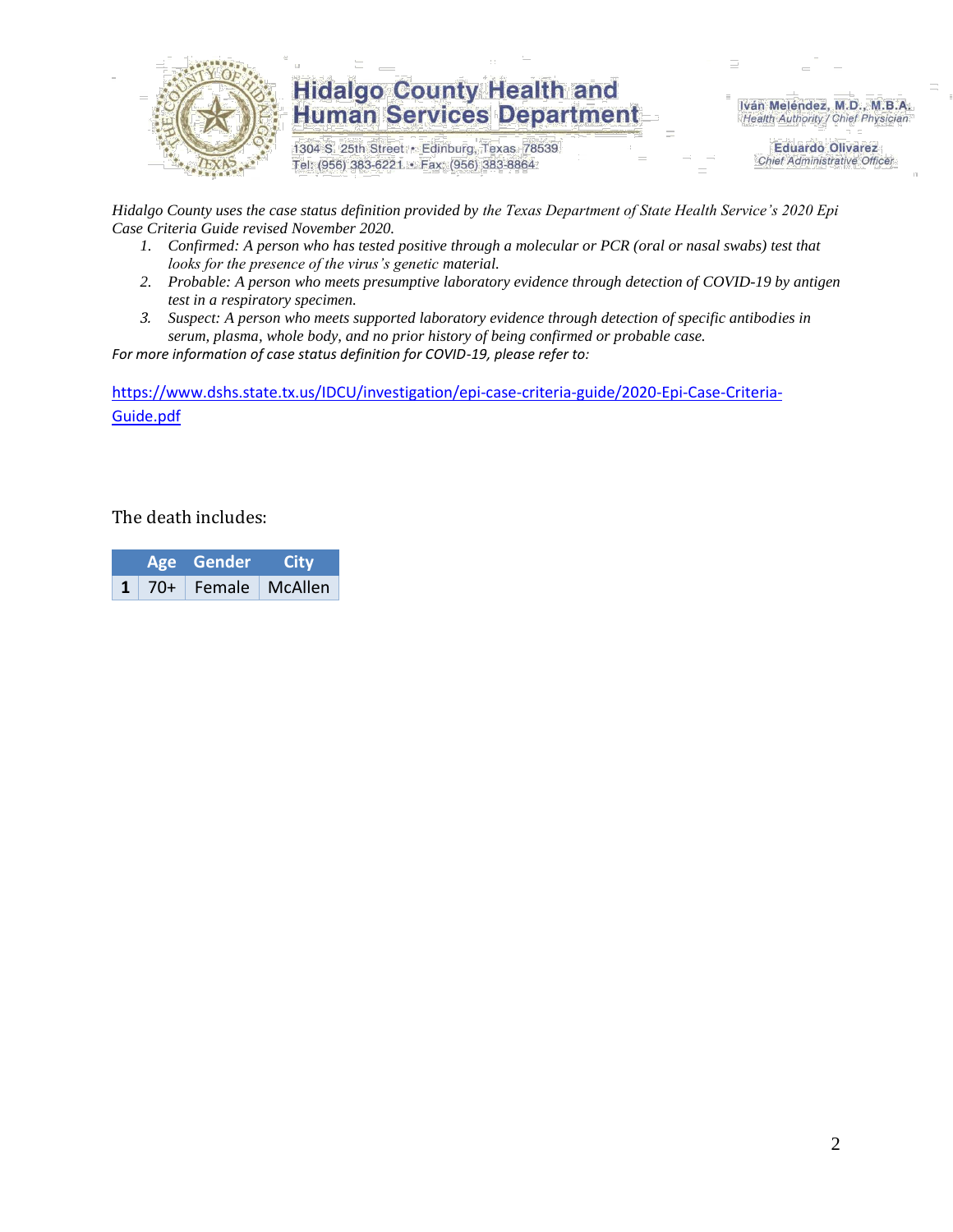

1304 S. 25th Street • Edinburg, Texas 78539<br>Tel: (956) 383-6221 • Fax: (956) 383-8864

Iván Meléndez, M.D., M.B.A.<br>Health Authority / Chief Physician

**Eduardo Olivarez** Chief Administrative Officer

Wednesday, July 14, 2021 positive cases include:

|                         | <b>Age Range</b> | Gender      | <b>City</b> |     | <b>Age Range</b> | Gender | <b>City</b> |
|-------------------------|------------------|-------------|-------------|-----|------------------|--------|-------------|
| 1                       | $0 - 19$         | F           | Alamo       | 125 | 50s              | F      | McAllen     |
| 2                       | $0 - 19$         | м           | Alamo       | 126 | 50s              | M      | McAllen     |
| 3                       | 20s              | M           | Alamo       | 127 | 50s              | F      | McAllen     |
| 4                       | 20s              | F           | Alamo       | 128 | 50s              | Μ      | McAllen     |
| 5                       | 30 <sub>s</sub>  | M           | Alamo       | 129 | 60s              | M      | McAllen     |
| 6                       | 30s              | F           | Alamo       | 130 | 60s              | F      | McAllen     |
| $\overline{\mathbf{z}}$ | 40s              | $\mathsf F$ | Alamo       | 131 | 60s              | F      | McAllen     |
| 8                       | 40s              | F           | Alamo       | 132 | $70+$            | M      | McAllen     |
| 9                       | 40s              | F           | Alamo       | 133 | $70+$            | F      | McAllen     |
| 10                      | 50s              | M           | Alamo       | 134 | $0 - 19$         | F      | Mercedes    |
| 11                      | $0 - 19$         | F           | Alton       | 135 | $0 - 19$         | M      | Mercedes    |
| 12                      | 20s              | F           | Alton       | 136 | $0 - 19$         | M      | Mercedes    |
| 13                      | 30 <sub>s</sub>  | $\mathsf F$ | Alton       | 137 | $0 - 19$         | M      | Mercedes    |
| 14                      | 30 <sub>s</sub>  | F           | Alton       | 138 | $0 - 19$         | M      | Mercedes    |
| 15                      | 50s              | $\mathsf F$ | Alton       | 139 | 20s              | F      | Mercedes    |
| 16                      | $0 - 19$         | F           | Donna       | 140 | 30 <sub>s</sub>  | F      | Mercedes    |
| 17                      | $0 - 19$         | M           | Donna       | 141 | $70+$            | M      | Mercedes    |
| 18                      | 20s              | F           | Donna       | 142 | $0 - 19$         | F      | Mission     |
| 19                      | 20s              | F           | Donna       | 143 | $0 - 19$         | F      | Mission     |
| 20                      | 20s              | M           | Donna       | 144 | $0 - 19$         | F      | Mission     |
| 21                      | 30 <sub>s</sub>  | F           | Donna       | 145 | $0 - 19$         | F      | Mission     |
| 22                      | 40s              | M           | Donna       | 146 | $0 - 19$         | F      | Mission     |
| 23                      | 40s              | M           | Donna       | 147 | $0 - 19$         | F      | Mission     |
| 24                      | 40s              | F           | Donna       | 148 | $0 - 19$         | F      | Mission     |
| 25                      | 50s              | F           | Donna       | 149 | $0 - 19$         | M      | Mission     |
| 26                      | 50s              | M           | Donna       | 150 | 20s              | F      | Mission     |
| 27                      | 50s              | M           | Donna       | 151 | 20s              | F      | Mission     |
| 28                      | 70+              | м           | Donna       | 152 | 20s              | F      | Mission     |
| 29                      | $0 - 19$         | F           | Edinburg    | 153 | 20s              | F      | Mission     |
| 30                      | $0 - 19$         | Μ           | Edinburg    | 154 | 20s              | F      | Mission     |
| 31                      | $0 - 19$         | F           | Edinburg    | 155 | 20s              | M      | Mission     |
| 32                      | $0 - 19$         | F           | Edinburg    | 156 | 20s              | F      | Mission     |
| 33                      | $0 - 19$         | M           | Edinburg    | 157 | 20s              | M      | Mission     |
| 34                      | $0 - 19$         | F           | Edinburg    | 158 | 30 <sub>s</sub>  | F      | Mission     |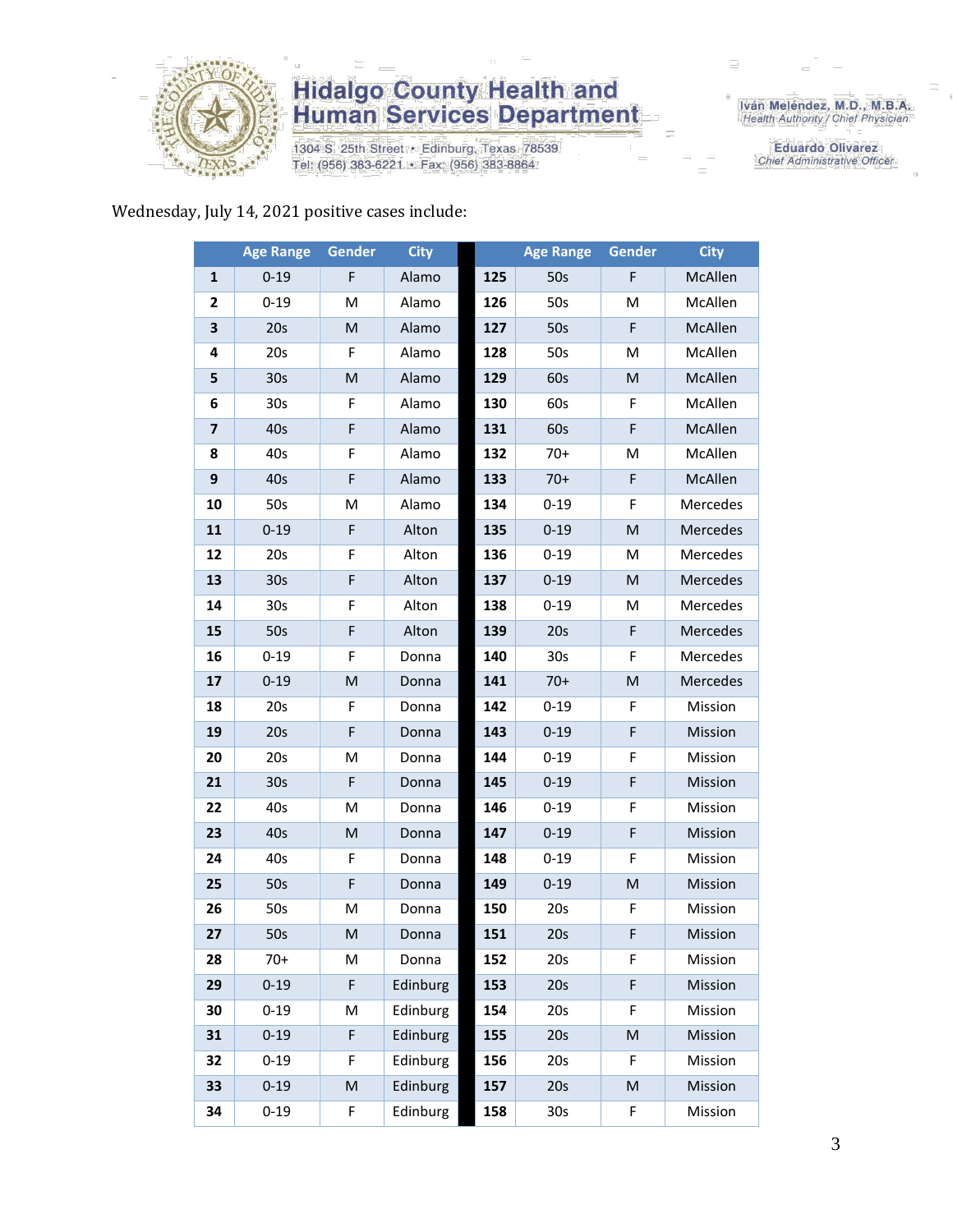

1304 S. 25th Street • Edinburg, Texas 78539<br>Tel: (956) 383-6221 • Fax: (956) 383-8864

Iván Meléndez, M.D., M.B.A.<br>Health Authority / Chief Physician

**Eduardo Olivarez** Chief Administrative Officer

| 35 | $0 - 19$        | F           | Edinburg | 159 | 30 <sub>s</sub> | F | Mission  |
|----|-----------------|-------------|----------|-----|-----------------|---|----------|
| 36 | $0 - 19$        | M           | Edinburg | 160 | 30 <sub>s</sub> | F | Mission  |
| 37 | $0 - 19$        | M           | Edinburg | 161 | 30 <sub>s</sub> | F | Mission  |
| 38 | $0 - 19$        | M           | Edinburg | 162 | 30 <sub>s</sub> | F | Mission  |
| 39 | $0 - 19$        | M           | Edinburg | 163 | 40s             | M | Mission  |
| 40 | $0 - 19$        | M           | Edinburg | 164 | 40s             | F | Mission  |
| 41 | 20s             | F           | Edinburg | 165 | 40s             | F | Mission  |
| 42 | 20s             | F           | Edinburg | 166 | 40s             | M | Mission  |
| 43 | 20s             | M           | Edinburg | 167 | 40s             | F | Mission  |
| 44 | 20s             | F           | Edinburg | 168 | 40s             | M | Mission  |
| 45 | 20s             | M           | Edinburg | 169 | 40s             | M | Mission  |
| 46 | 20s             | M           | Edinburg | 170 | 50s             | F | Mission  |
| 47 | 20s             | $\mathsf F$ | Edinburg | 171 | 50s             | M | Mission  |
| 48 | 20s             | F           | Edinburg | 172 | 60s             | F | Mission  |
| 49 | 20s             | M           | Edinburg | 173 | $70+$           | M | Mission  |
| 50 | 20s             | F           | Edinburg | 174 | $70+$           | F | Mission  |
| 51 | 20s             | M           | Edinburg | 175 | $0 - 19$        | M | Pharr    |
| 52 | 20s             | M           | Edinburg | 176 | $0 - 19$        | F | Pharr    |
| 53 | 20s             | M           | Edinburg | 177 | $0 - 19$        | M | Pharr    |
| 54 | 20s             | М           | Edinburg | 178 | 20s             | F | Pharr    |
| 55 | 20s             | F           | Edinburg | 179 | 20s             | M | Pharr    |
| 56 | 20s             | F           | Edinburg | 180 | 30 <sub>s</sub> | F | Pharr    |
| 57 | 20s             | M           | Edinburg | 181 | 30s             | M | Pharr    |
| 58 | 20s             | F           | Edinburg | 182 | 30 <sub>s</sub> | F | Pharr    |
| 59 | 20s             | M           | Edinburg | 183 | 30s             | F | Pharr    |
| 60 | 20s             | M           | Edinburg | 184 | 30 <sub>s</sub> | M | Pharr    |
| 61 | 20s             | F           | Edinburg | 185 | 40s             | M | Pharr    |
| 62 | 30 <sub>s</sub> | F           | Edinburg | 186 | 40s             | F | Pharr    |
| 63 | 30 <sub>s</sub> | M           | Edinburg | 187 | 50s             | F | Pharr    |
| 64 | 30 <sub>s</sub> | F           | Edinburg | 188 | 50s             | F | Pharr    |
| 65 | 30 <sub>s</sub> | M           | Edinburg | 189 | 50s             | M | Pharr    |
| 66 | 30s             | F           | Edinburg | 190 | $0 - 19$        | F | San Juan |
| 67 | 30 <sub>s</sub> | M           | Edinburg | 191 | $0 - 19$        | M | San Juan |
| 68 | 30 <sub>s</sub> | F           | Edinburg | 192 | 20s             | F | San Juan |
| 69 | 30 <sub>s</sub> | M           | Edinburg | 193 | 20s             | F | San Juan |
| 70 | 30 <sub>s</sub> | F           | Edinburg | 194 | 20s             | М | San Juan |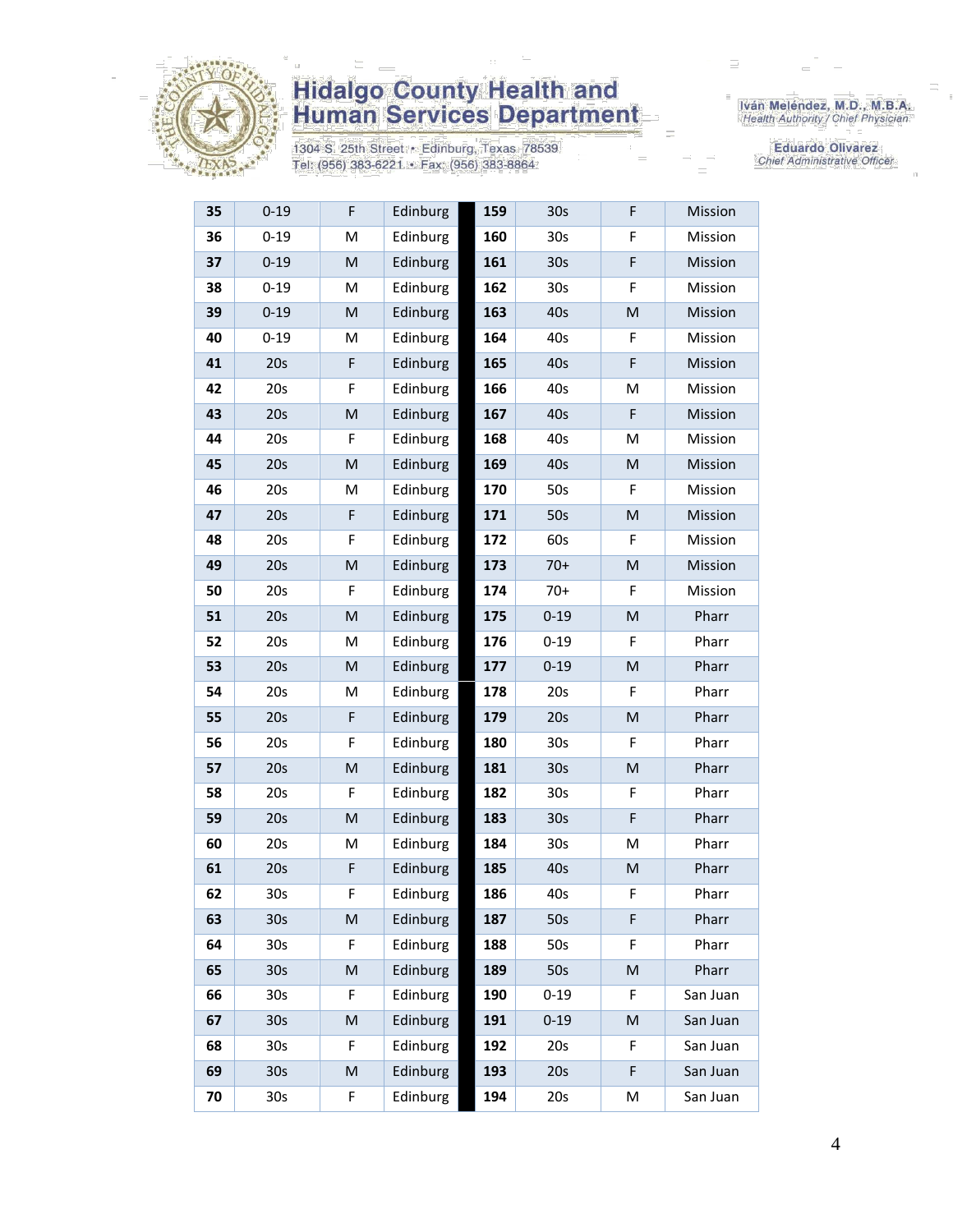

1304 S. 25th Street • Edinburg, Texas 78539<br>Tel: (956) 383-6221 • Fax: (956) 383-8864

Iván Meléndez, M.D., M.B.A.<br>Health Authority / Chief Physician

**Eduardo Olivarez** Chief Administrative Officer

| 71  | 30s             | M           | Edinburg | 195 | 20s             | F | San Juan    |
|-----|-----------------|-------------|----------|-----|-----------------|---|-------------|
| 72  | 30 <sub>s</sub> | M           | Edinburg | 196 | 30 <sub>s</sub> | F | San Juan    |
| 73  | 30 <sub>s</sub> | F           | Edinburg | 197 | 30 <sub>s</sub> | F | San Juan    |
| 74  | 30s             | F           | Edinburg | 198 | 30s             | F | San Juan    |
| 75  | 30 <sub>s</sub> | F           | Edinburg | 199 | 40s             | F | San Juan    |
| 76  | 40s             | F           | Edinburg | 200 | 60s             | M | San Juan    |
| 77  | 40s             | M           | Edinburg | 201 | $0 - 19$        | F | Undisclosed |
| 78  | 40s             | F           | Edinburg | 202 | $0 - 19$        | F | Undisclosed |
| 79  | 40s             | $\mathsf F$ | Edinburg | 203 | $0 - 19$        | M | Undisclosed |
| 80  | 40s             | M           | Edinburg | 204 | $0 - 19$        | M | Undisclosed |
| 81  | 40s             | F           | Edinburg | 205 | $0 - 19$        | F | Undisclosed |
| 82  | 40s             | F           | Edinburg | 206 | $0 - 19$        | Μ | Undisclosed |
| 83  | 40s             | M           | Edinburg | 207 | $0 - 19$        | F | Undisclosed |
| 84  | 50s             | F           | Edinburg | 208 | $0 - 19$        | F | Undisclosed |
| 85  | 50s             | $\mathsf F$ | Edinburg | 209 | 20s             | M | Undisclosed |
| 86  | 50s             | M           | Edinburg | 210 | 20s             | M | Undisclosed |
| 87  | 50s             | F           | Edinburg | 211 | 20s             | F | Undisclosed |
| 88  | 50s             | M           | Edinburg | 212 | 20s             | Μ | Undisclosed |
| 89  | 50s             | F           | Edinburg | 213 | 30 <sub>s</sub> | F | Undisclosed |
| 90  | 50s             | F           | Edinburg | 214 | 30s             | F | Undisclosed |
| 91  | 60s             | $\mathsf F$ | Edinburg | 215 | 30 <sub>s</sub> | M | Undisclosed |
| 92  | 60s             | F           | Edinburg | 216 | 30 <sub>s</sub> | M | Undisclosed |
| 93  | $70+$           | $\mathsf F$ | Edinburg | 217 | 30 <sub>s</sub> | F | Undisclosed |
| 94  | $0 - 19$        | M           | Hidalgo  | 218 | 30 <sub>s</sub> | F | Undisclosed |
| 95  | $0 - 19$        | M           | Hidalgo  | 219 | 30 <sub>s</sub> | F | Undisclosed |
| 96  | $0 - 19$        | M           | McAllen  | 220 | 40s             | F | Undisclosed |
| 97  | $0 - 19$        | M           | McAllen  | 221 | 50s             | M | Undisclosed |
| 98  | $0 - 19$        | F           | McAllen  | 222 | 50s             | F | Undisclosed |
| 99  | $0 - 19$        | F           | McAllen  | 223 | 60s             | F | Undisclosed |
| 100 | $0 - 19$        | M           | McAllen  | 224 | $70+$           | F | Undisclosed |
| 101 | $0 - 19$        | $\mathsf F$ | McAllen  | 225 | $70+$           | F | Undisclosed |
| 102 | 20s             | F           | McAllen  | 226 | $70+$           | М | Undisclosed |
| 103 | 20s             | $\mathsf F$ | McAllen  | 227 | $0 - 19$        | F | Weslaco     |
| 104 | 20s             | F           | McAllen  | 228 | $0 - 19$        | F | Weslaco     |
| 105 | 20s             | M           | McAllen  | 229 | $0 - 19$        | M | Weslaco     |
| 106 | 20s             | F           | McAllen  | 230 | $0 - 19$        | M | Weslaco     |